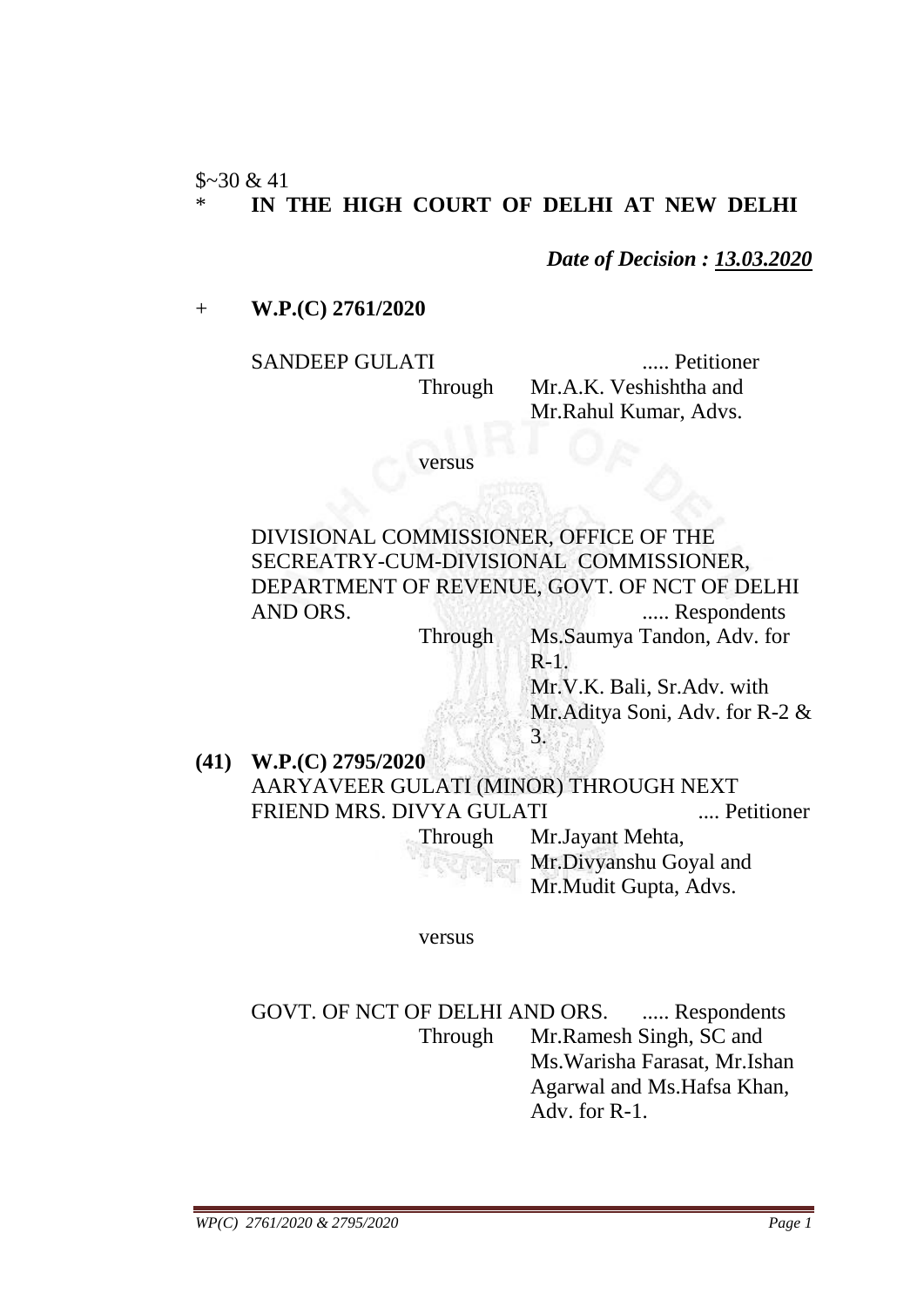Mr.V.K. Bali, Sr. Adv. with Mr.Aditya Soni, Adv. for R-2 & 3.

# **CORAM: HON'BLE MR. JUSTICE NAVIN CHAWLA NAVIN CHAWLA, J. (Oral)**

#### **Cav.227/2020 in WP(C) 2761/2020**

Since the learned counsel for the respondent Nos.2 and 3 enters appearance on advance notice, the Caveat stands discharged.

### **CM No.9648/2020 (Exemption) in WP(C) 2761/2020**

### **CM No.9768/2020 (Exemption) in WP(C) 2795/2020**

Allowed, subject to all just exceptions.

# **CM No.9766/2020 in WP(C) 2795/2020**

This is an application for appointment of next friend of petitioner. It is prayed that the mother of the petitioner who has no interest adverse to that of the petitioner be appointed as a next friend guardian ad litem.

The prayer made is not opposed.

The application is accordingly allowed and disposed of.

# **W.P.(C) 2761/2020 & CM No.9647/2020 (Stay)**

# **W.P.(C) 2795/2020 & CM No.9767/2020 (Stay)**

1. WP(C)2761/2020 has been filed by the son of the respondent nos.2 and 3, while WP(C)2795/2020 has been filed by the grandson of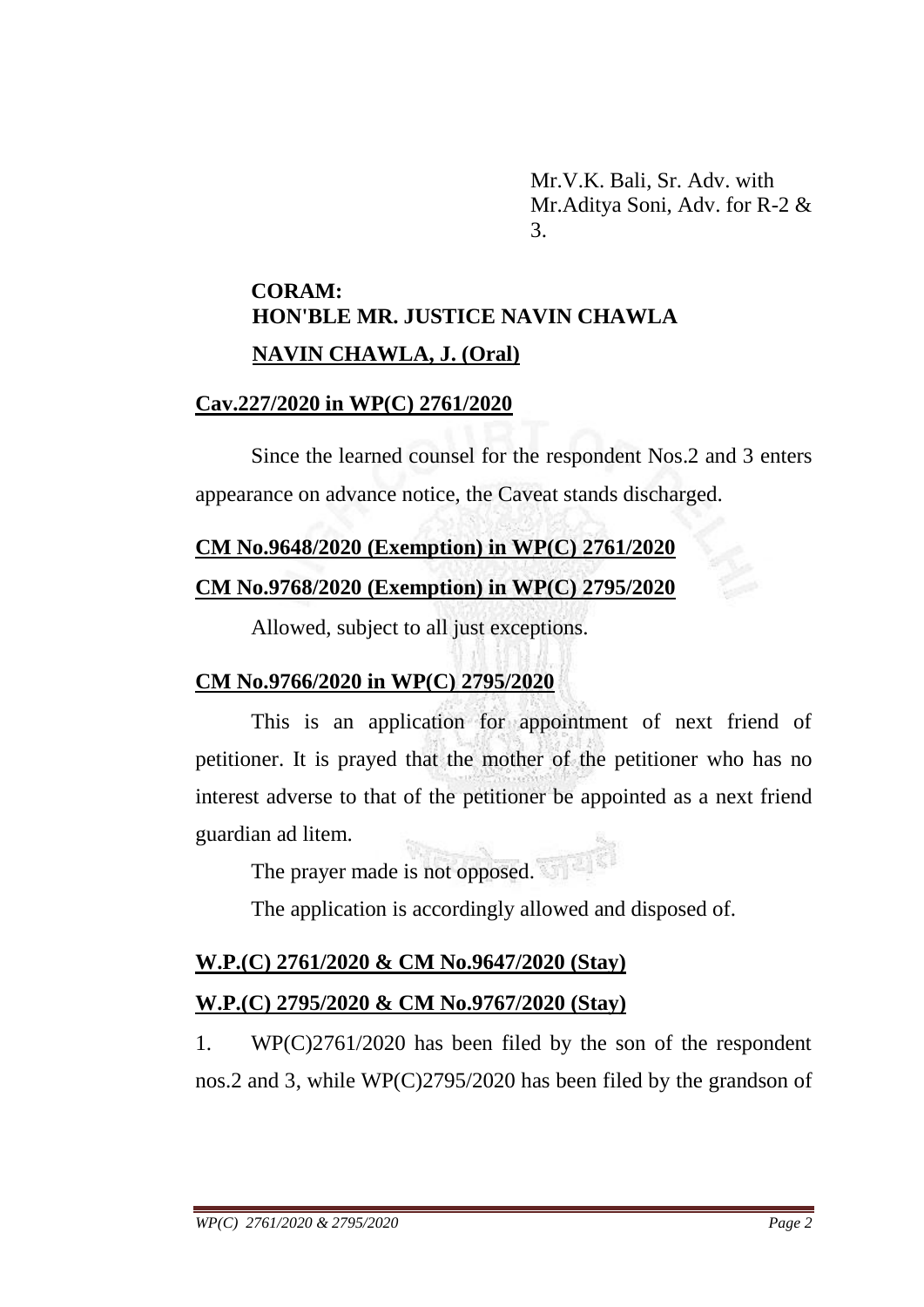the respondent nos.2 and 3 through the mother, that is, the wife of the petitioner in WP(C) 2761/2020.

2. These petitions challenge the order dated 20.02.2020 passed by the learned Appellate Tribunal under the provisions of the Delhi Maintenance and Welfare of Parents and Senior Citizens, Rules, 2009 as amended from time to time (hereinafter referred to as the 'Rules') in Appeal bearing No. PA/Div. Comm./Appeal No. 30/2018/624-628, ordering eviction of the petitioners from house bearing No.C-117, East of Kailash, New Delhi.

3. The primary contentions of the learned counsels for the petitioner(s) is that the suit property does not belong exclusively to the respondent nos.2 and 3 but is a Hindu Undivided Family (HUF) property, wherein the petitioner also has a share being a *co-parcenar*.

4. I find no merit in the said contention. The petitioner in WP(C) 2795/2020 had earlier filed a civil suit, being CS(OS) 2223/2013, before this Court, praying *inter-alia* for a decree of partition, raising same plea. This Court by its judgment and order dated 04.02.2019 was pleased to reject the said plaint under Order VII Rule 11 of Code of Civil Procedure, 1908, *inter-alia* observing as under with respect to the property in question:

> *"69. As far as C-117, East of Kailash, New Delhi is concerned, this Court finds that not only the Agreement to Sell and Receipt of payment are in favour of the defendant No. 1's wife, namely, defendant No. 5 but the Conveyance Deed executed by the DDA is also in her favour exclusively. In fact, the*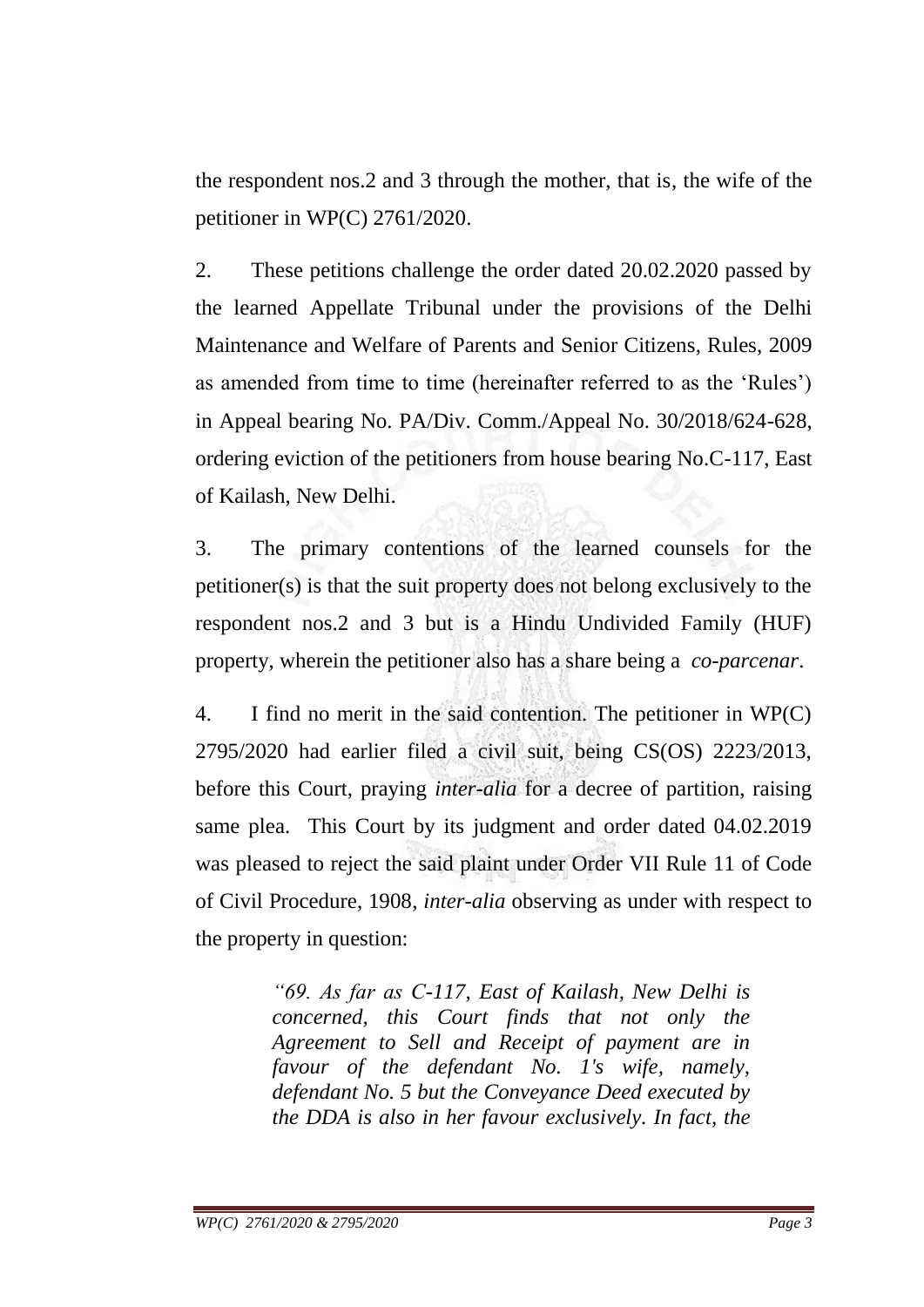*said property was purchased by defendant No.5, who is an independent Income Tax Assessee admittedly having rental and business income. On the date of purchase, father of the plaintiffs (defendant No.4) was nine years old* 

#### *xxx*

*72. The contention of the plaintiffs that the name of the wife of defendant No.1 was used as benami with regard to C-117, East of Kailash, New Delhi by the defendant Nos.1, 3 and 4 for the benefit of the family and the coparcenary, as envisaged under the exception in Section 4(3) of the Act, 1988, is untenable in law inasmuch as the grandmother of the plaintiffs, i.e. defendant No. 5 being a female could not be a coparcener prior to 2005. In fact, it has been admitted in the plaint that defendant No.5 was not a coparcener in the Hindu Joint family and had no share in it on the date of purchase of the said property. (Para 2(xv) of the plaint).*

*73. Also, as defendant No. 5 was not a coparcener, the doctrine of blending cannot be invoked with regard to property bearing C-117, East of Kailash, New Delhi........*

*74. Accordingly, the exception contained in Section 4(3) of the Act, 1988, as it then stood, is not attracted to the present case.* 

*75. Consequently, in view of the Act, 1988, defendant No. 5 is the lawful absolute owner of C-117, East of Kailash, New Delhi, to the exclusion of plaintiffs and the defendant No. 4.*

*xxx*

*88. This Court is of the view that the balance of convenience is entirely in favour of the defendant nos. 1 and 5 as they have been out of possession of their*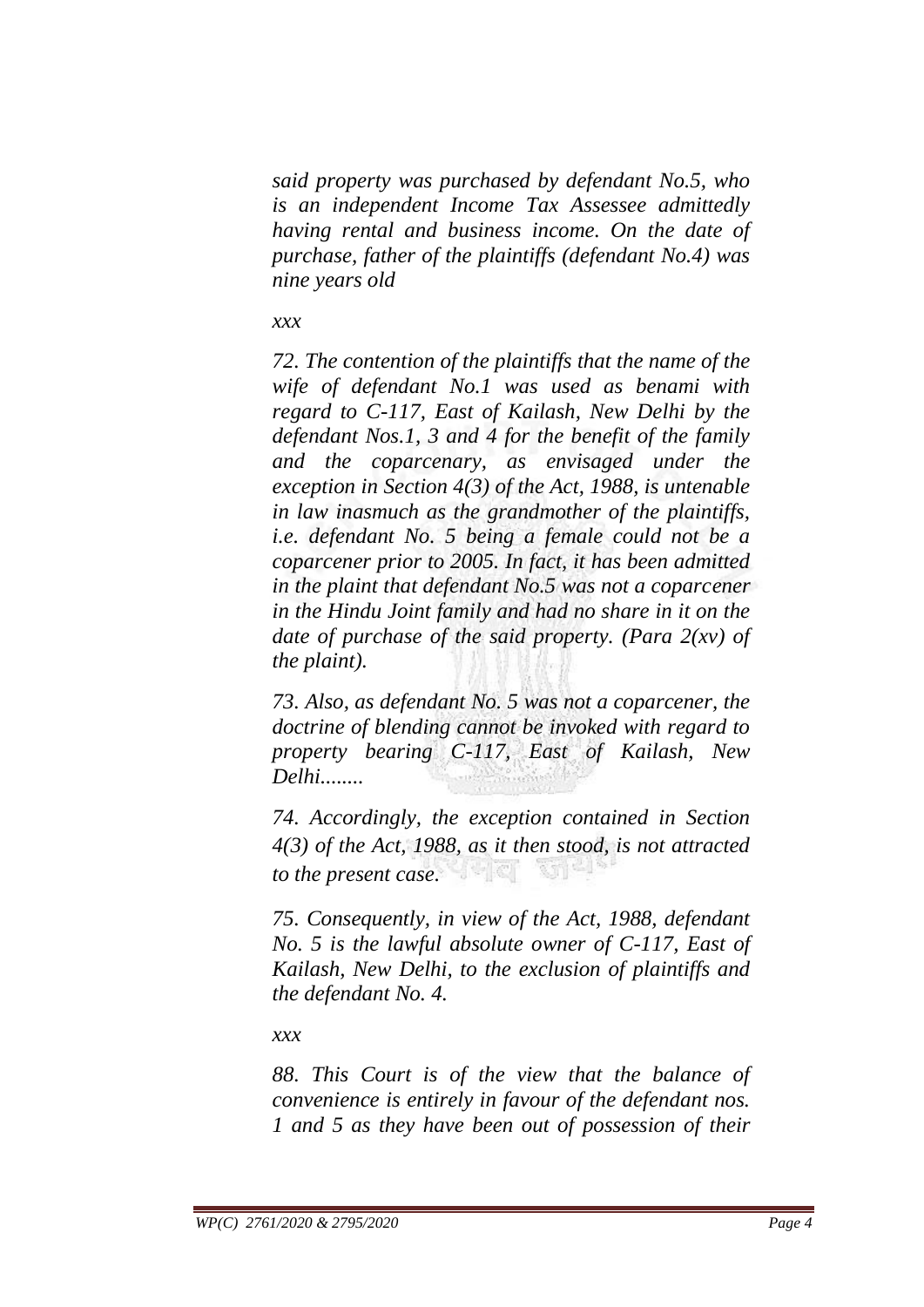*own house (C-117, East of Kailash, New Delhi) since 2010. It is pertinent to mention that after construction of the said house in 1978, the defendant nos. 1 and 5 had been in occupation of the same for the thirty-two years. This Court is of the view that no sane person would voluntarily walk out of its own property in their "twilight years" if they were not harassed or subjected to atrocities. In fact, it is the case of defendants No.1, 2 and 5 that they had been subject to a number of atrocities.*

*89. Since the defendant No. 4 and plaintiffs are in exclusive possession of all cars of family as well as the factory and warehouse (Serial Nos.(x) and (xiii) of Schedule to the plaint) which are yielding rental income, this Court is of the view that even if the plaintiffs have to vacate the aforesaid property, they would not suffer any irreparable harm and injury.*

#### *xxx*

*94. Not only the agreement to sell and receipt of payment of C-117, East of Kailash, New Delhi are admittedly in favour of the defendant no.1"s wife, namely, defendant no.5, but the conveyance deed executed by the DDA is also in her favour exclusively. The plaintiffs" contention that the name of the wife of defendant no.1 was used as benami with regard to C-117, East of Kailash is untenable in law inasmuch as the grandmother of the plaintiffs, i.e., defendant no. 5, was admittedly not a coparcener in the Hindu undivided family. The said property was purchased by defendant no.5, who is an independent income tax assessee having rental and business income."*

5. Though, the petitioner(s) have filed appeals challenging the said order, being RFA(OS) 39/2019 and 37/2019 respectively, admittedly,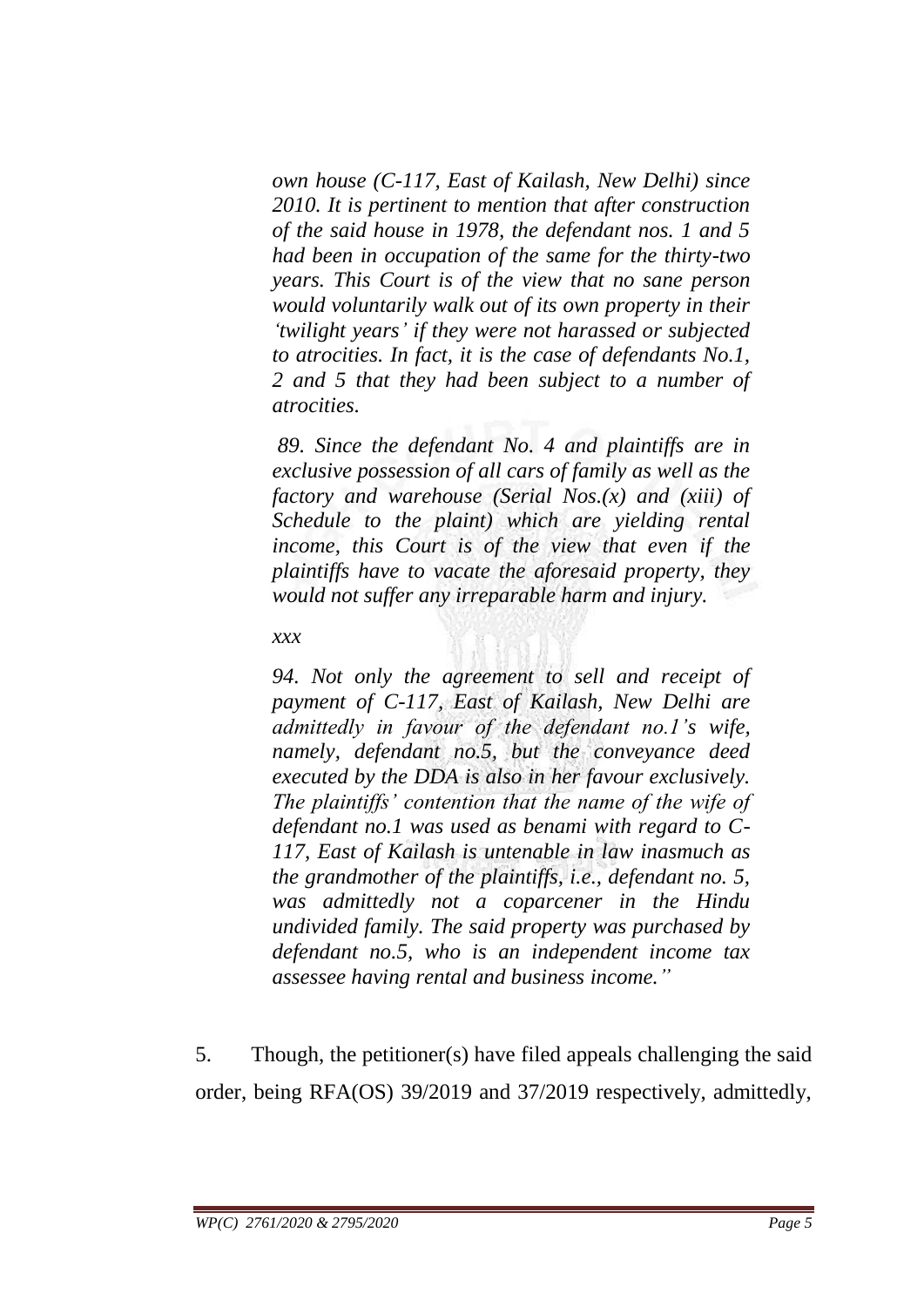the judgment of the learned Single Judge has not been stayed by the learned Division Bench of this Court. In view of the above, the submissions of the learned counsels for the petitioner(s) that the property belongs to the HUF cannot be accepted.

6. In any case, this Court, in its judgment dated 18.07.2018 passed in WP(C) 6592/2018, titled *Smt. Darshna v. Government of NCT of Delhi & Ors.*, has held that it is apparent from the plain language of Rule  $22(3)(1)(i)$  that a senior citizen is also entitled to evict his son, daughter or legal heir from his property irrespective of whether it is an ancestral or self-acquired property.

7. The learned counsels for the petitioner(s) further submit that there is no proof of any ill-treatment of the respondent nos.2 and 3 by the petitioners. The respondent nos.2 and 3 have taken out various proceedings including filing of civil suit as also filing of the criminal complaint against the petitioner, however, the same remained unsubstantiated and, in fact, Closure Reports have been filed in the complaints filed by the respondent nos.2 and 3.

8. In my opinion, this submission again cannot be accepted. Admittedly, the respondent nos.2 and 3 have taken out various proceedings, including registration of criminal complaint against the petitioner. No parent is expected to initiate such proceedings against their own children only out of vengeance or from some *mala fide* intents.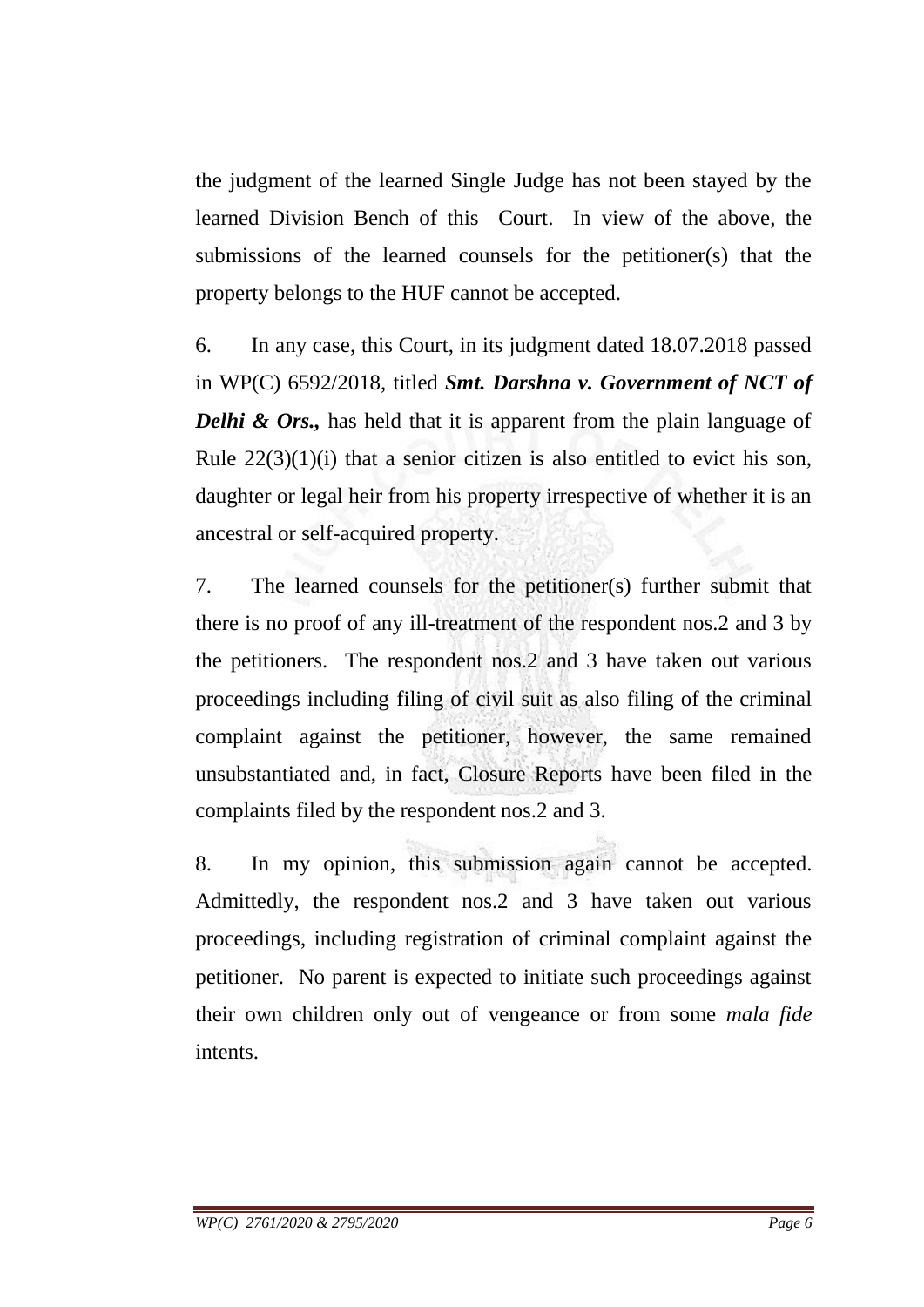9. The scope of the proceedings under the Maintenance and Welfare of Parents and Senior Citizens Act, 2007 as also the Rules is to grant protection to the parents, including with respect to their property. The scope of this Act is not to punish the children and therefore, once it is established that the children have no right over the property of the parents, the fact that the parents do not wish to have their children staying with them is enough for invoking the Act and the Rules.

10. In *Darshana* (supra), this Court, relying upon Section 22 of the Maintenance and Welfare of Parents and Senior Citizens Act, 2007, has held as under:

> *"19. It is also relevant to refer to section 22 of the Act which is set out below :-*

*"(2) The State Government shall prescribe a comprehensive action plan for providing protection of life and property of senior citizens."* 

*It is relevant to note that Section 22(2) of the Act expressly provides that State Government shall prescribe a comprehensive action plan for providing protection of life and property of senior citizens. The aforesaid Rules are an aid of the said provision. The Delhi Maintenance and Welfare of Parents and Senior Citizens (Amendment) Rules, 2016, entitling a senior citizen to seek eviction of his son, daughter or his legal heirs on account of ill-treatment were framed in aid of protecting the life and property of senior citizens and not in furtherance of Section 4 of the Act. Thus, the assumption that it is necessary for a senior citizen to claim maintenance for seeking the protection of the Act or the Rules made there under is erroneous.*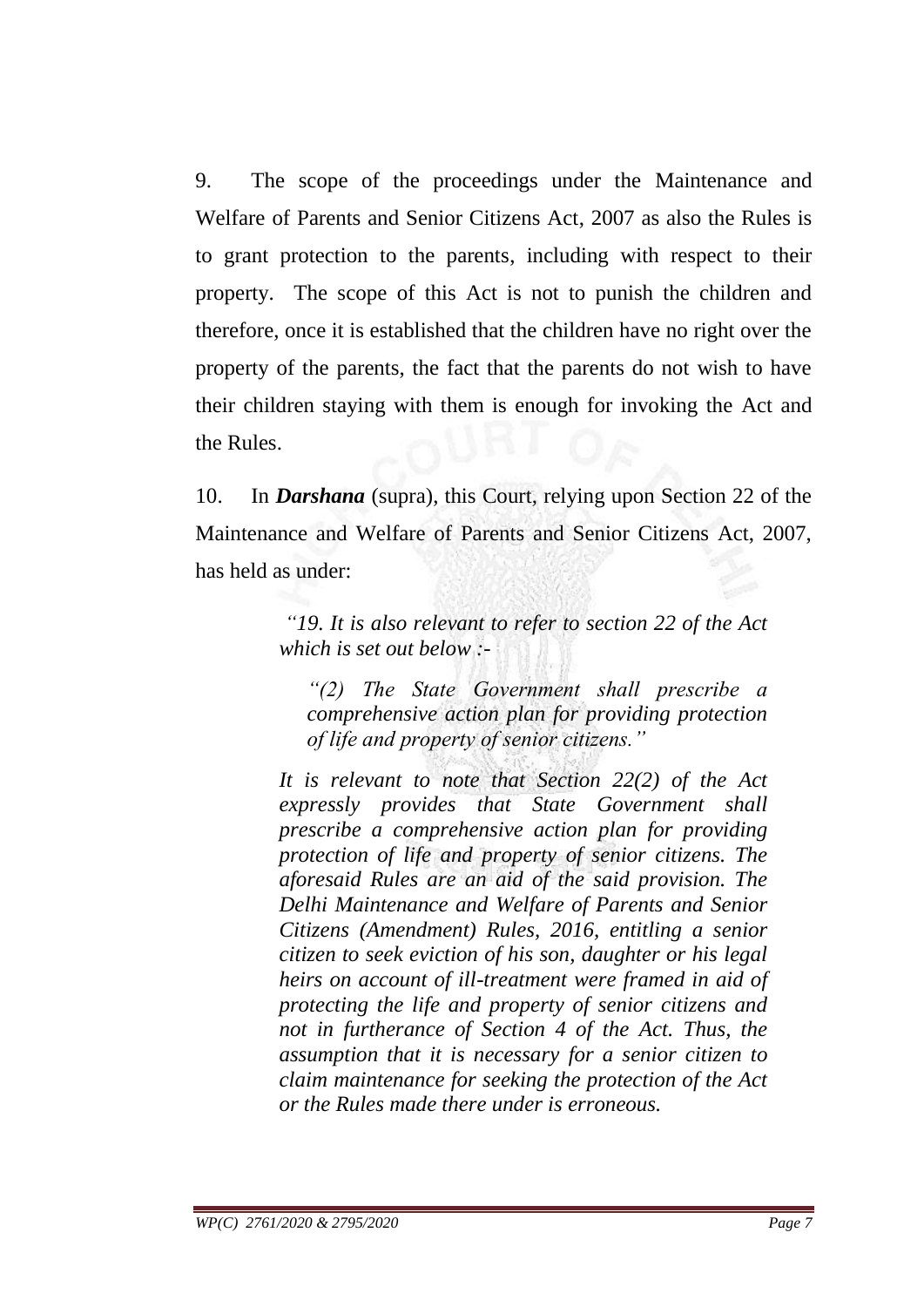*xxx*

*24. Rule 22(3)(1)(i) of the Delhi Maintenance and Welfare of Parents and Senior Citizens Rules, 2009 as subsequently amended in 2016 is a piece of welfare legislation. It must be read in meaningful and liberal manner so as to aid and further the object of the enactment and not in a manner as to restrict its width.*

*xxx*

*28. It is also relevant to note that Darshna has no right, title and interest in the premises and, therefore, cannot insist on residing with Dhani Ram and his wife especially when the relationships between the said parties have deteriorated to the extent as indicated above."*

11. The above judgment was upheld by the Division Bench of this Court vide its judgment dated 03.10.2018 passed in LPA 537/2018, *Darshna v. Government of NCT of Delhi & Ors., observing as under:* 

> *"13. Keeping in view the objective of the Act and it is hightime that senior citizens / parents are allowed to live in peace and tranquility, the orders passed by the Maintenance Tribunal and the learned Single Judge cannot be faulted. The Appeal is dismissed."*

12. The Punjab & Haryana High Court, in its judgment dated 01.12.2015 passed in *Gurpreet Singh v. State of Punjab and Ors.,* has also held as under:

> *"Section 22 falling in Chapter V of the Act enjoins a duty upon State Government to prescribe a comprehensive action plan for providing protection of life and property of senior citizens. Section 32 (2) (f) also empowers the State Government to frame Rules in respect of comprehensive action plan for providing*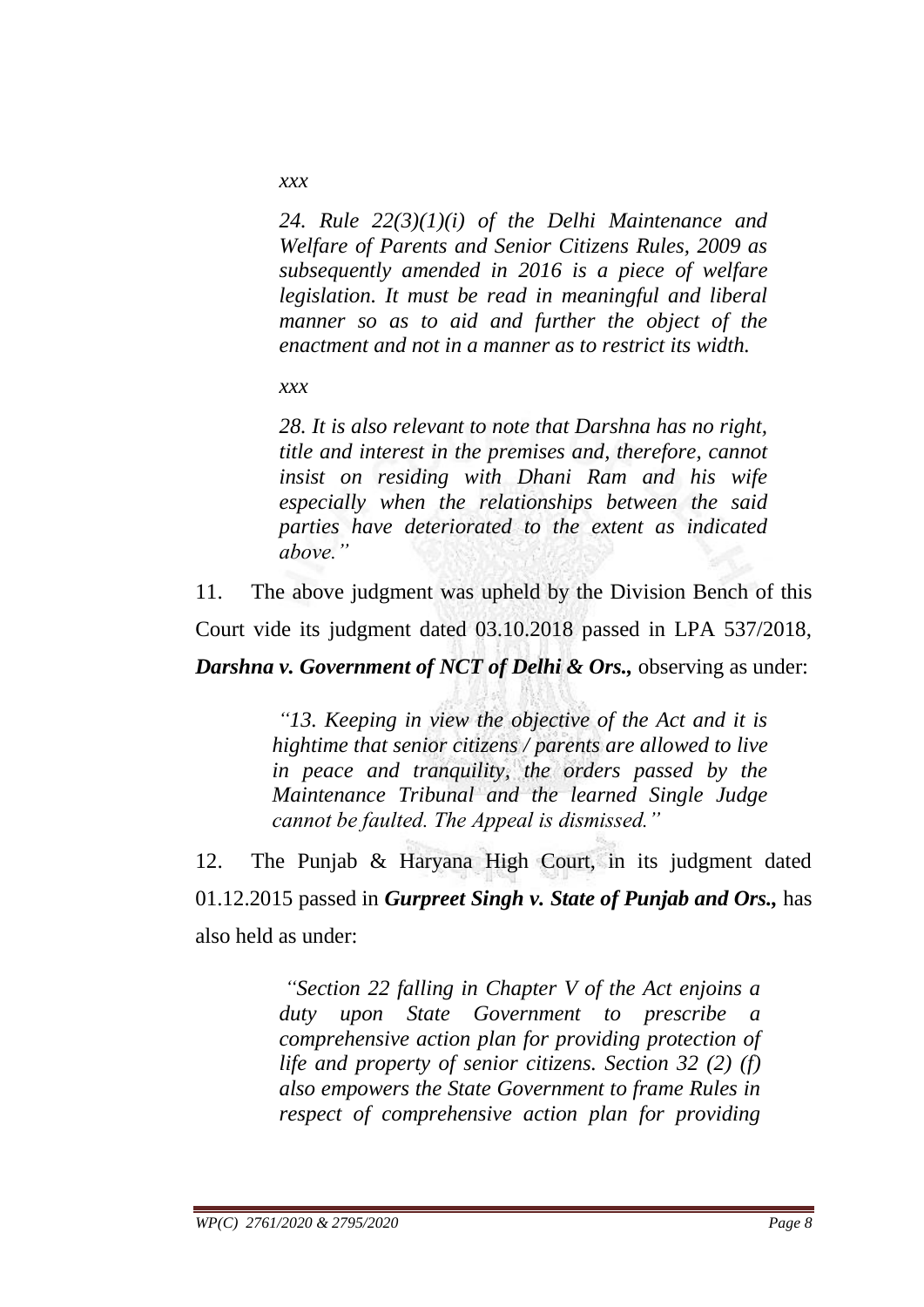*protection of life and property of senior citizens. In terms of such provisions, the Rules have been framed which causes a duty on the District Magistrate to ensure that the life and property of senior citizens are protected and they are able to live with a sense of security and dignity. Apart from framing such Rules, the Action Plan for protection of life and property of the senior citizens has been published which inter alia provides for eviction of unauthorized occupants as reproduced above.*

*The petitioner is a licensee living in the premises on the basis of concession given by his father to live in the property owned by him. As a licensee, the petitioner is only permitted to enjoy the possession of the property licensed but without creating any interest in the property. A licence stands terminated the moment the licensor conveys a notice of termination of a licence. There is no vested right of any kind in the licensee to remain in possession of the property licensed. Admittedly, respondent No.4 is the owner of the property in question. The petitioner is living in part of the property. Such property owned by respondent No.4 is required to be protected as mandated by Section 22 of the Act read with Rule 23 of the Rules and para 1 of the Action Plan. There cannot be any effective protection of property of the senior citizens unless the District Magistrate has the power to put the senior citizen into possession of the property and/or to restrain or eject the person who wishes to interfere in the possession of the property of the senior citizen. Protection of the property of a senior citizen includes all incidences, rights and obligations in respect of property in question. Once a senior citizen makes a complaint to District Magistrate against his son to vacate the premises of which the son is a licensee, such summary procedure will enure for the benefit of the senior citizen. The petitioner would have no right to resist his eviction only on the ground that the Act does*